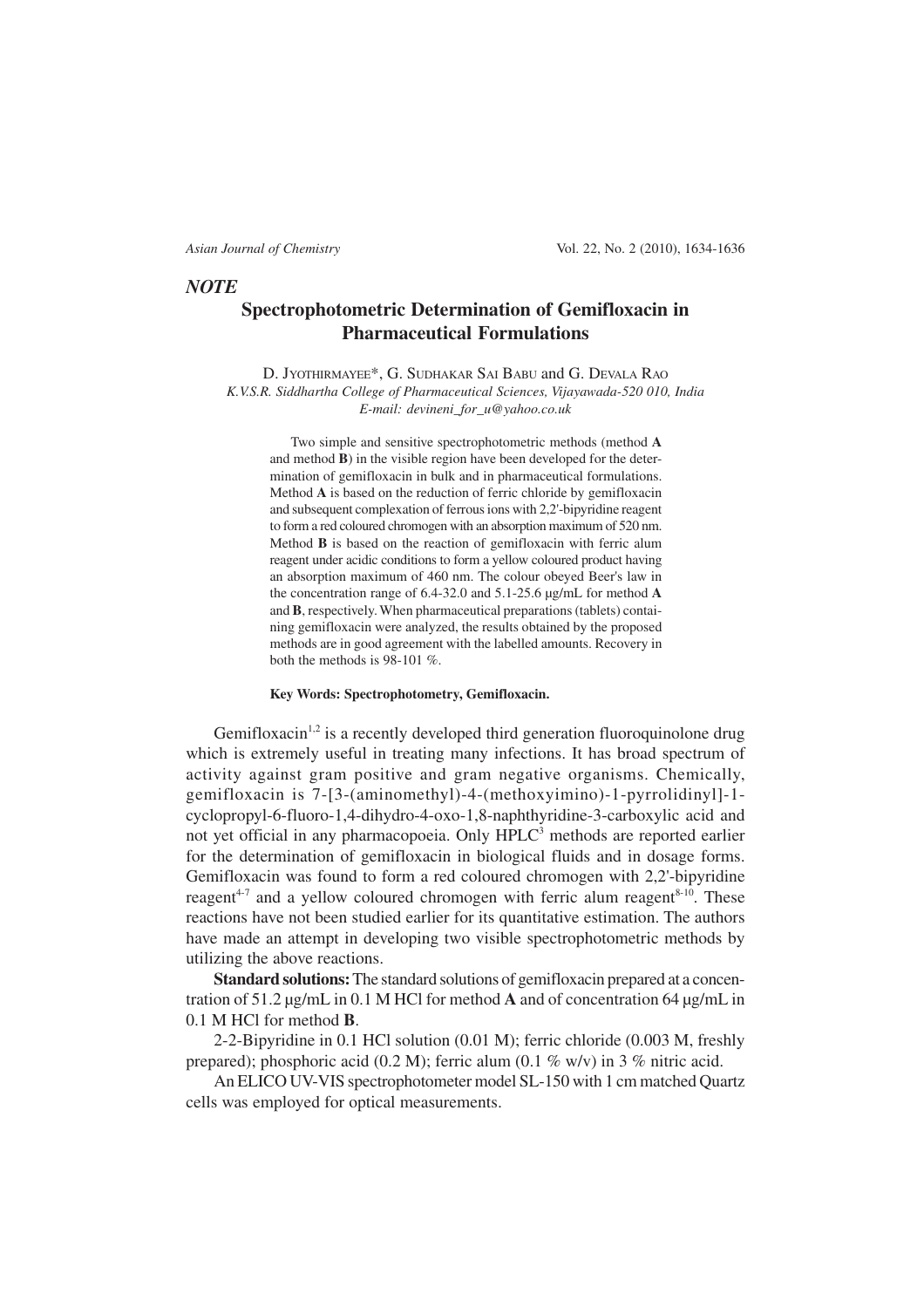### **Standard curve**

**Method A:** Aliquots of standard gemifloxacin solution 1-5 mL were transferred to a series of graduated 10 mL volumetric flasks. 1 mL of 2,2'-bipyridine (0.01 M), 1 mL of ferric chloride reagent (0.003 M) were added to each flask and the flasks were heated for 0.5 h at 100 °C, cooled to room temperature. Then 2 mL of orthophosphoric acid was added to each flask. The volume was adjusted to 10 mL with distilled water. The red colour developed was measured at 520 nm against the reagent blank and a standard calibration curve was prepared.

**Method B:** A standard solution of 64 µg/mL was prepared. Into a series of graduated 10 mL volumetric flasks, aliquots of gemifloxacin ranging from 1-5 mL were transferred. To each tube 4 mL of ferric alum reagent was added. After 5 min, the volume was adjusted to 10 mL with distilled water and the absorbance of the yellow coloured species was measured at 460 nm against the reagent blank.

**Estimation in pharmaceutical dosage forms:** 20 Tablets were weighed and powdered. A quantity of the powder equivalent to 320 mg of gemifloxacin was transferred into 250 mL volumetric flask. To this 0.1 M HCl is added to dissolve the drug. The solution was then filtered and the filtrate was brought to 250 mL with 0.1 M HCl. From this 5 mL is taken and dissolved in 100 mL of 0.1 M HCl *i.e.*, it gives the concentration of 64 µg/mL. From the filtrate 40 mL is taken and dissolved in 100 mL of 0.1 HCl *i.e.*, it gives the concentration of 51.2 µg/mL after 1 in 10 dilution. From these stock solutions aliquots of range 1-5 mL are taken and further analysis was carried out as described under standard curve.

The above dosage forms are also analyzed by UV-spectrophotometric method by extraction of the drug into 0.1 M HCl and measuring the absorbance at 295 nm after suitable dilution.

Recovery were performed in both the methods by adding a known amount of drug to previously analyzed pharmaceutical preparations and also to various excipients used in formulations.

Optical characteristics such as Beer's law limits, molar absorptivity, Sandell's sensitivity and precision, accuracy of the proposed methods for gemifloxacin were given in Table-1. TABLE-1

| TABLE-L                                            |  |  |  |  |  |
|----------------------------------------------------|--|--|--|--|--|
| OPTICAL CHARACTERISTICS, PRECISION AND ACCURACY OF |  |  |  |  |  |
| THE PROPOSED METHODS OF GEMIFLOXACIN               |  |  |  |  |  |

| THE FIVOL OSED INETHRODS OF SERVIN EQAMPLE                       |                    |                     |
|------------------------------------------------------------------|--------------------|---------------------|
| Parameter                                                        | Method A           | Method <b>B</b>     |
| $\lambda_{\text{max}}$ (nm)                                      | 520                | 460                 |
| Beer's law limit (µg/mL)                                         | $5.1 - 25.6$       | $6.4 - 51.2$        |
| Sandell's sensitivity ( $\mu$ g/cm <sup>2</sup> /0.001 abs.unit) | 0.005              | 0.007               |
| Molar absorptivity $(L \text{ mol}^{-1} \text{ cm}^{-1})$        | $2.18 \times 10^3$ | $0.550 \times 10^3$ |
| Regression equation*                                             |                    |                     |
| Intercept $(a)$                                                  | 0.0020             | 0.0020              |
| Slope $(b)$                                                      | 0.0011             | 0.0014              |
| Correlation Coefficient (r)                                      | 0.9998             | 0.9997              |
| $%$ RSD**                                                        | 1.85               | 1.75                |

 $*Y = A + bx$ , where X is the concentration of GEF in ug mL<sup>-1</sup> and Y is the absorbance of respective  $\lambda_{\text{max}}$ ; \*\*for six determination.